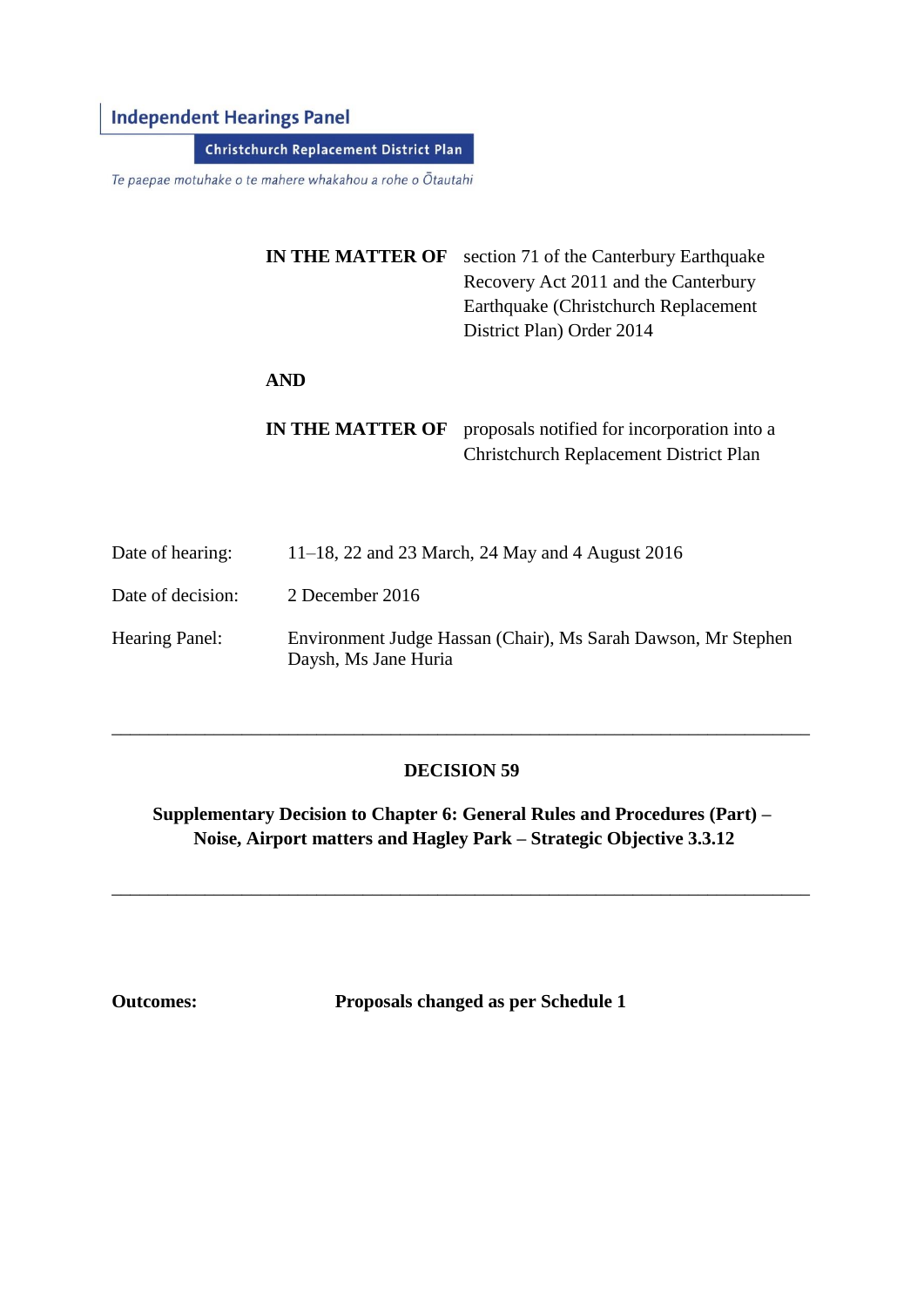## **COUNSEL APPEARANCES**

Refer to page 2 of Decision 57

## **TABLE OF CONTENTS**

| Decision 57 findings, reasoning and other aspects applicable to this decision7       |  |
|--------------------------------------------------------------------------------------|--|
|                                                                                      |  |
| Most appropriate expression of $3.3.12(b)$ concerning existing sensitive activities8 |  |
|                                                                                      |  |
|                                                                                      |  |
|                                                                                      |  |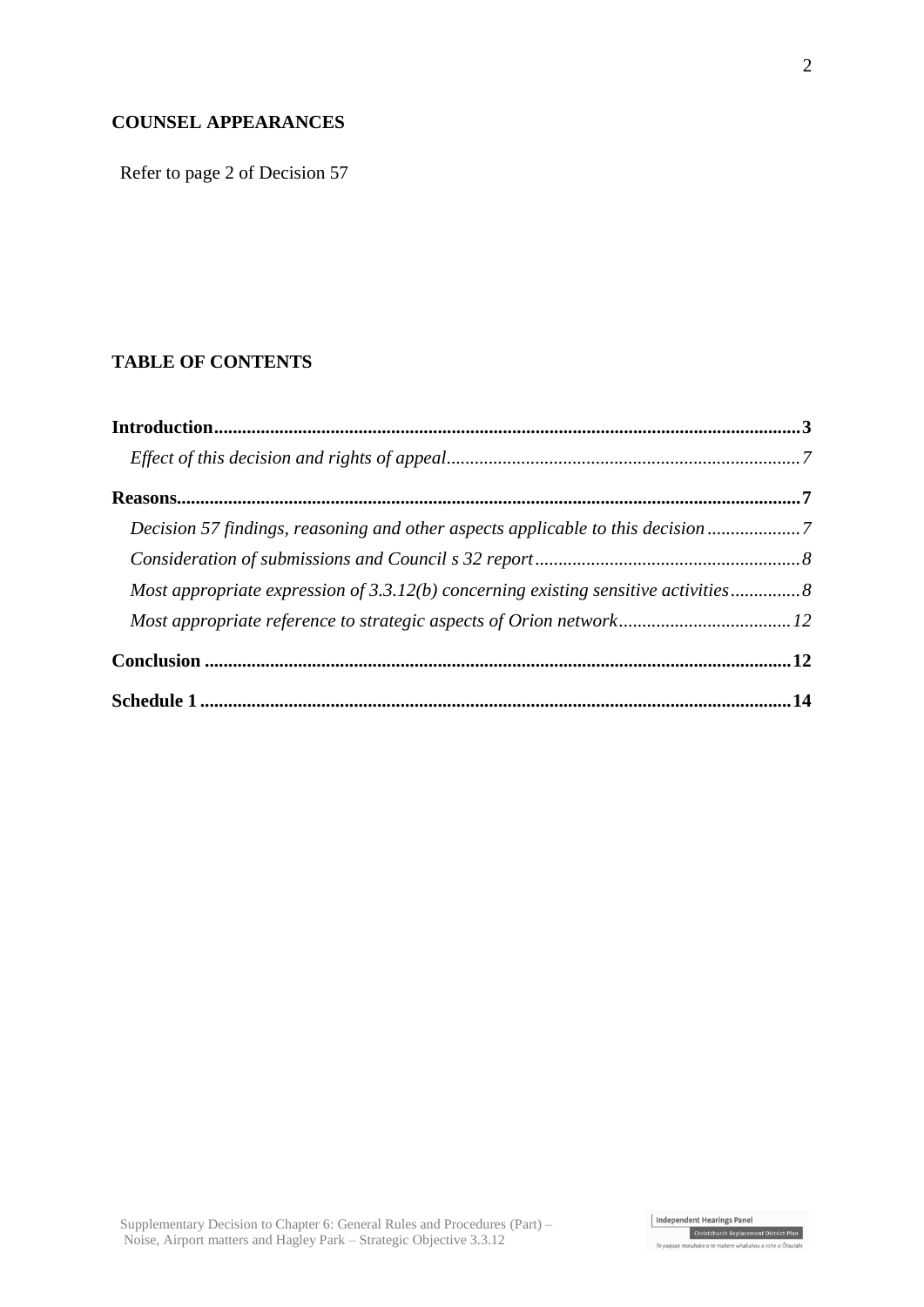### **INTRODUCTION**

[1] This supplementary decision<sup>1</sup> follows Decision 57 (Chapter 6: General Rules and Procedures (Part) – Noise, Airport matters and Hagley Park). It concerns aspects of the wording of Strategic Objective 3.3.12, an objective which Decision 1 (Strategic Directions) signalled would be reconsidered.

[2] Decision 1 worded Strategic Objective 3.3.12 as follows:

### **3.3.12 Objective — Infrastructure**

*[The requirement for alternative strategic direction in respect of Objectives 3.3.12 (b) (iii) and (iv) will be reconsidered by the Panel as part of its further hearing of relevant proposals.]*

- (a) The social, economic, environmental and cultural benefits of infrastructure, including strategic infrastructure, are recognised and provided for, and its safe, efficient and effective development, upgrade, maintenance and operation is enabled; and
- (b) Strategic infrastructure, including its role and function, is protected by avoiding adverse effects from incompatible activities, including reverse sensitivity effects, by, amongst other things:
	- (i) avoiding noise sensitive activities within the Lyttelton Port Influences Overlay area; and
	- (ii) managing activities to avoid adverse effects on the National Grid, including by identifying a buffer corridor within which sensitive activities will generally not be provided for; and
	- (iii) avoiding noise sensitive activities within the 50dBA Ldn noise contour for Christchurch International Airport, except:
		- within an existing residentially zoned urban area; or
		- within a Residential Greenfield Priority Area identified in the Canterbury Regional Policy Statement Chapter 6, Map A; or
		- for permitted activities within the Open Space 3D (Clearwater) Zone of the Christchurch City Plan, or activities authorised by a resource consent granted on or before 6 December 2013; and
	- (iv) managing the risk of bird strike to aircraft using Christchurch International Airport; and

 $\mathbf{1}$ 

<sup>1</sup> For completeness, there are no conflicts of interest matters arising for this decision.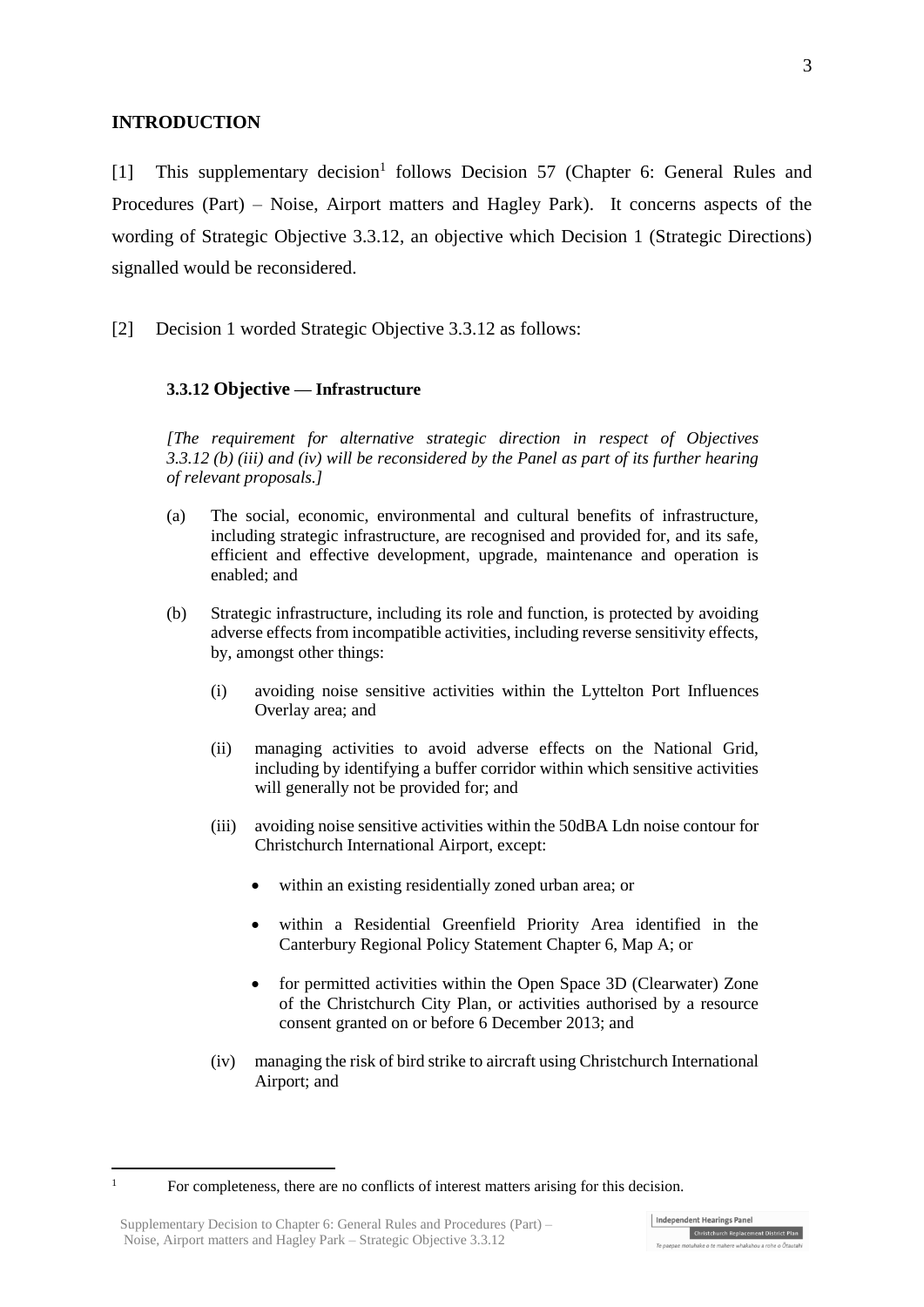(c) The adverse effects of infrastructure on the surrounding environment are managed, having regard to the economic benefits and technical and operational needs of infrastructure.

[3] One issue concerns an ambiguity, identified in Decision 57, in 3.3.12(b)(iii). This is in particular in the combination of the words 'incompatible activities' and 'amongst other things'. Decision 57 records:<sup>2</sup>

We are concerned that this combination of words could be open to being read to the effect that established residences are rendered 'incompatible activities' when they become exposed to unreasonable levels of engine testing noise. It can be observed that such a reading does not sit well with the explicit exception given to noise sensitive activities within an existing residentially zoned urban area (subcl. iii.A.). Further, such a reading would appear to offend what the CRPS (particularly in Policy 6.3.5(4)) intends concerning existing residentially zoned urban areas. Our findings on the proper interpretation of that policy are at [178] of Decision 10 (on the Residential Stage 1 proposal), and those findings were not appealed.

Our preliminary view is that this could be rectified by replacing the words 'incompatible activities' with 'incompatible development'. However, we do not make any definitive finding on this at this time as it is appropriate that we allow relevant parties opportunity to submit on what, if anything, should be done. We make appropriate directions for this, with a view to determining this as part of our remaining Definitions decision.

[4] Decision 57 made related directions to the Council to file a memorandum on these matters. It allowed for the Crown, the Regional Council, Christchurch International Airport Limited ('CIAL'), Transpower, Orion, and any other party who made a relevant submission to respond.

[5] On 21 November 2016, the Council filed a memorandum<sup>3</sup> recording that it agreed that the present wording was potentially ambiguous and that the objective "should not inadvertently render established uses 'incompatible activities'". <sup>4</sup> The Council seeks that we revise the introductory wording of cl b. as follows (leaving subclauses i – iii unchanged):

Strategic infrastructure, including its role and function, is protected from incompatible new development and activities by avoiding adverse effects from them incompatible activities, including reverse sensitivity effects, by, amongst other things:. This includes:

 $\overline{2}$ <sup>2</sup> At [337] and [338].

<sup>3</sup> Memorandum of counsel for Christchurch City Council in relation to Strategic Objective 3.3.12 and the definition of 'Mass Assembly of People', dated 21 November 2016 ('Council memorandum').

<sup>4</sup> Council memorandum, at para 3.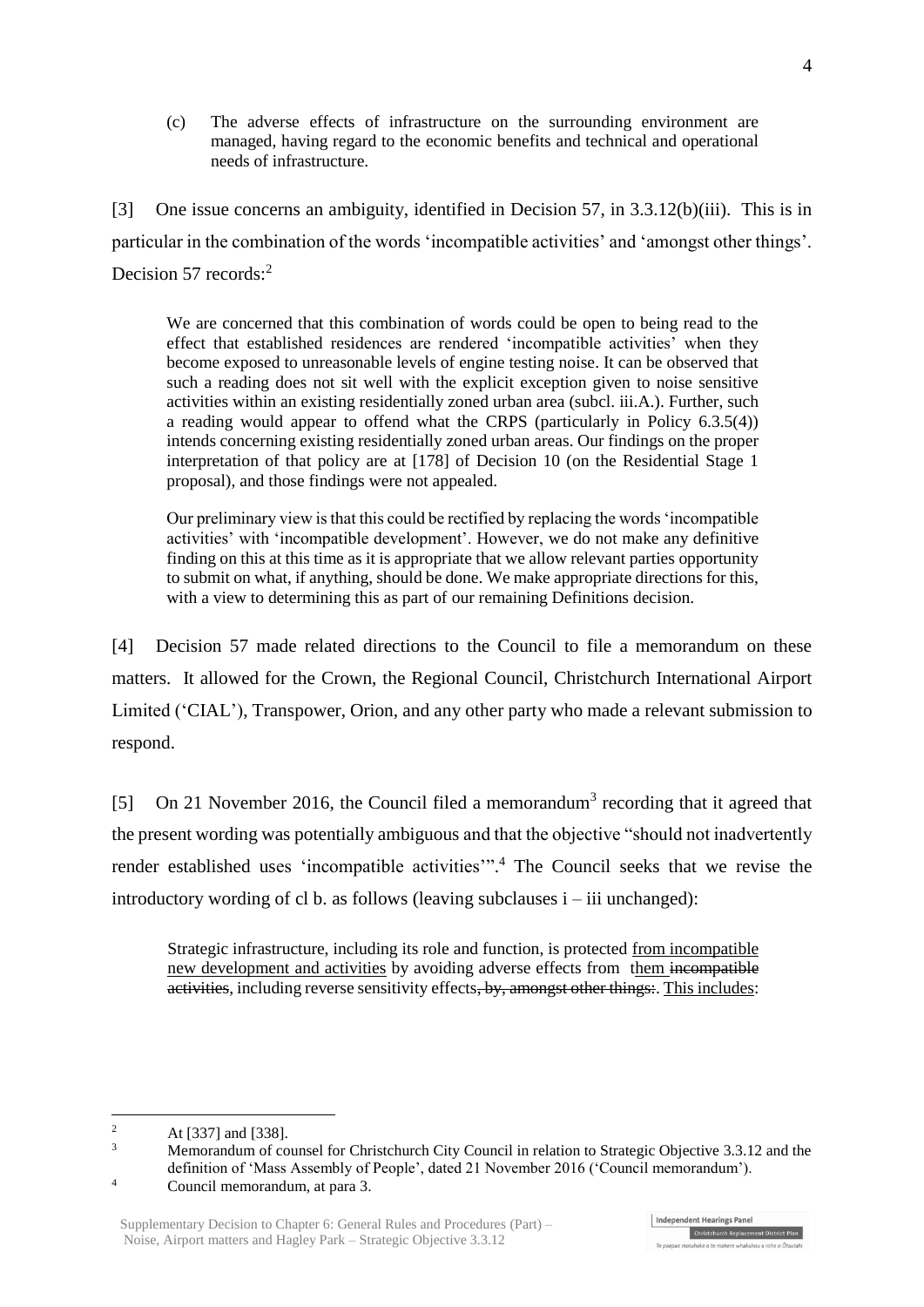- [6] Memoranda in response were received from the following parties:
	- (a) Transpower New Zealand Limited (2218) ('Transpower') which, the reasons we shortly explain, sought that we change the Council's suggested drafting of  $3.3.12(b)$  as follows:<sup>5</sup>

Strategic infrastructure, including its role and function, is protected from incompatible new development and activities by avoiding adverse effects from them, including reverse sensitivity effects. This includes:

- i avoiding noise sensitive activities within the Lyttelton Port Influences Overlay area; and
- ii managing activities to avoid adverse effects on the National Grid, including by identifying a buffer corridor within which sensitive activities will generally not be provided for; and
- iii avoiding new noise sensitive activities within the 50dBA Ldn noise contour for Christchurch International Airport, except:
- (b) Air New Zealand Limited ('Air NZ') which supported the Council's drafting but, for the reasons we shortly explain, sought that we amend 3.3.12(b)(iii) in either of the following ways:<sup>6</sup>

| Air NZ option $A$ | avoiding noise sensitive activities within the 50dBA Ldn<br>noise contours for Christchurch International Airport;                                            |
|-------------------|---------------------------------------------------------------------------------------------------------------------------------------------------------------|
| Air NZ option B   | avoiding noise sensitive activities within the 50dBA Ldn air<br>noise contour and the 50Ldn Engine Testing Contour for<br>Christchurch International Airport; |

(c) Mr David Lawry and the Submitter Group<sup>7</sup> opposing Air NZ's above request, for reasons we shortly traverse.

<sup>1</sup> <sup>5</sup> Memorandum of counsel on behalf of Transpower New Zealand Limited in relation to Decisions 56 and 57 Chapter 6: General Rules and Procedures (Part), dated 25 November 2016.

<sup>&</sup>lt;sup>6</sup> Memorandum of Counsel for Air New Zealand Limited in relation to amendments to Objective 3.3.12 proposed by Christchurch City Council, dated 28 November 2016.

<sup>&</sup>lt;sup>7</sup> Memorandum of submitter group in relation [to] amendments to Objective 3.3.12 proposed by Christchurch City Council, dated 29 November 2016. The members of the Submitter Group named are David Lawry (2514), Bruce Campbell (2489), Mike Marra (2054), Vanessa Payne (2191), John Sugrue (2567), Gerrit Venema (2091).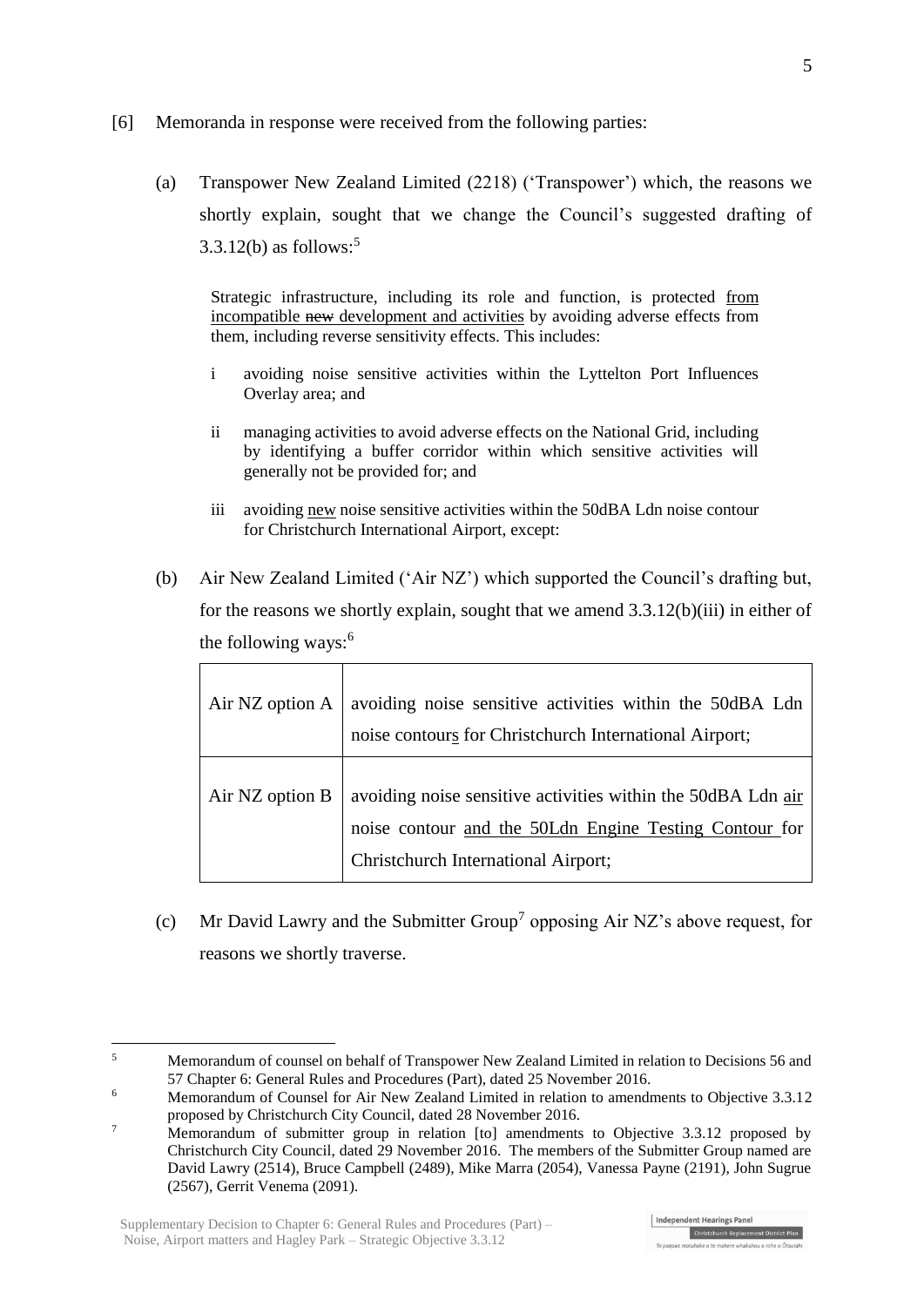[7] We did not receive any response from any other party, including CIAL.

[8] On 1 December 2016, at our invitation, the Council filed a memorandum responding to the various memoranda noted ('Council reply memorandum'). 8

[9] Another issue concerns the present lack of provision for relevant aspects of Orion's network. This matter was initially identified in Decision 40 (on Chapter 11, Utilities, Energy and Infrastructure).<sup>9</sup> In Decision 57 we deferred determination of this pending the Panel's recent Decision 58 on Chapter 2 Definitions.<sup>10</sup> Decision 58 records the following related finding on this matter, which we adopt in this decision:  $11$ 

The findings in Decisions 10 and 40 satisfy us that Orion's 66kV, 33kV and Heathcote to Lyttelton 11kV lines are of sufficient strategic importance to be given clear recognition in Strategic Objective 3.3.12. That is because those findings identify those identified parts of the distribution network as having sufficient s 5 RMA importance, on the evidence and in light of the Higher Order Documents. Therefore, we find it will achieve greater clarity and coherence across the CRDP to make the combination of amendments we have above-described, as modified by the agreed position of Orion and the Council.12 We have provided for this accordingly, in the definition of 'Strategic infrastructure', and in the consequential amendment to Policy 11.2.2.2 b. We have accepted the change to Strategic Objective 3.3.12 and we will make the change to the objective in our Supplementary Decision to Decision 57 dealing with Objective 3.3.12 in due course.

[10] The observation that we "have accepted the change to Strategic Objective 3.3.12" was to the submissions that Orion had made as recorded in Decision 40, and which are discussed at [155] of Decision 58. This matter is not contentious and we return to it at [33].

[11] For the reasons we give at  $[13] - [33]$ , we have decided to change Strategic Objective 3.3.12 as shown in Schedule 1 to this decision.

1

<sup>8</sup> Memorandum of counsel for Christchurch City Council regarding Strategic Objective 3.3.12 and the definition of "Mass Assembly of People", Decision 57, dated 1 December 2016.

<sup>&</sup>lt;sup>9</sup> Decision 40: Chapter 11 Utilities, Energy and Infrastructure including Stage 3 Rule 11.3.4.1 P1 and relevant definitions, dated 5 September 2016.

 $\frac{10}{11}$  See Decision 57, at [339].

<sup>&</sup>lt;sup>11</sup> Decision 58, at [158].

Decision 58, n 76.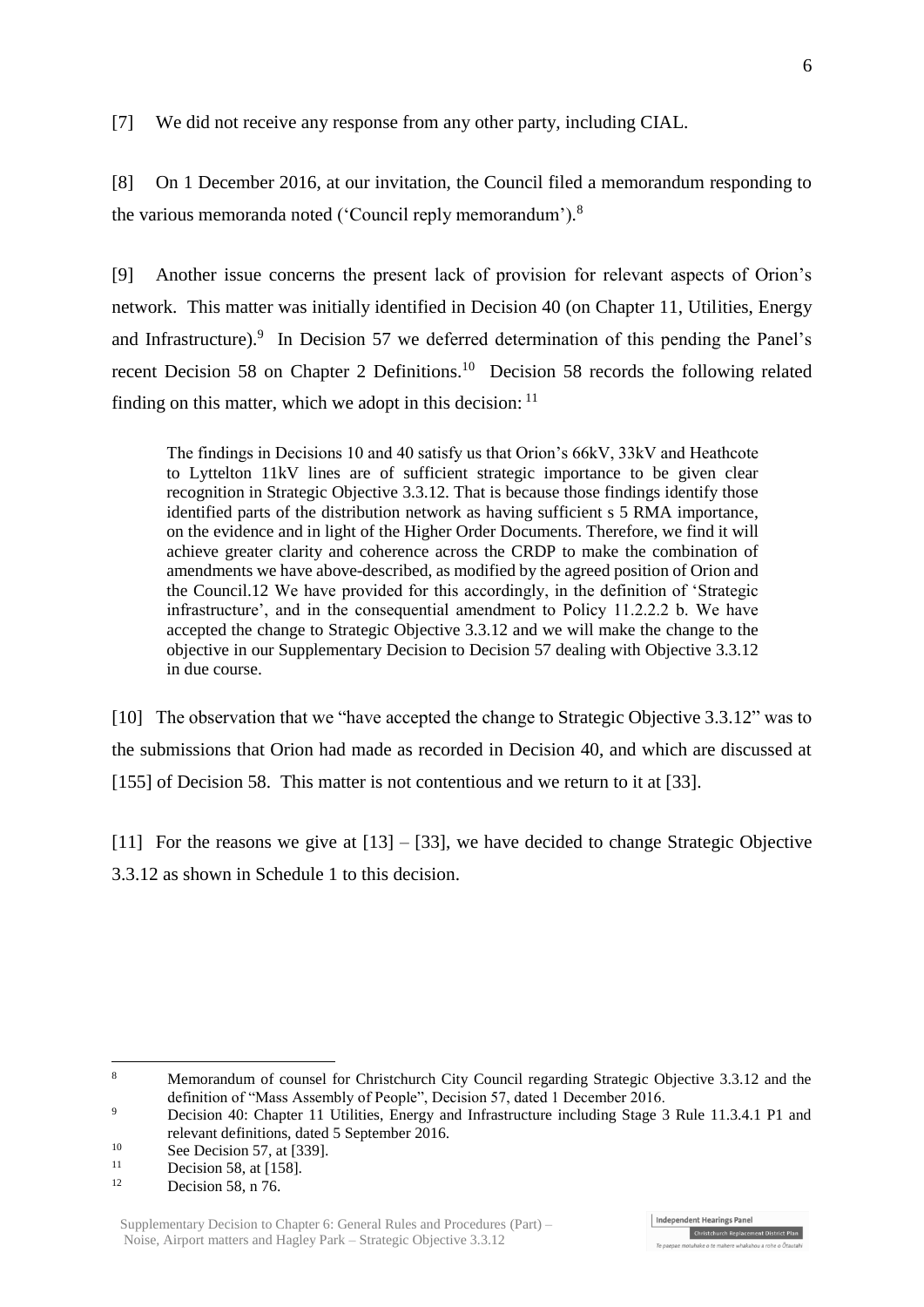#### **Effect of this decision and rights of appeal**

[12] The Decision Version will become operative as part of the CRDP, as soon as reasonably practicable, upon release of this decision and the expiry of the appeal period.<sup>13</sup> Under the OIC, the following persons may appeal our decision to the High Court (within the 20 working day time limit specified in the Order), but only on questions of law (and, for a submitter, only in relation to matters raised in the submission): $^{14}$ 

- (a) Any person who made a submission (and/or further submission) on the relevant provisions of the Notified Version;
- (b) The Council; and
- (c) The Ministers.<sup>15</sup>

### **REASONS \_\_\_\_\_\_\_\_\_\_\_\_\_\_\_\_\_\_\_\_\_\_\_\_\_\_\_\_\_\_\_\_\_\_\_\_\_\_\_\_\_\_\_\_\_\_\_\_\_\_\_\_\_\_\_\_\_\_\_\_\_\_\_\_\_\_\_\_\_\_\_\_\_\_\_**

**\_\_\_\_\_\_\_\_\_\_\_\_\_\_\_\_\_\_\_\_\_\_\_\_\_\_\_\_\_\_\_\_\_\_\_\_\_\_\_\_\_\_\_\_\_\_\_\_\_\_\_\_\_\_\_\_\_\_\_\_\_\_\_\_\_\_\_\_\_\_\_\_\_\_\_**

#### **Decision 57 findings, reasoning and other aspects applicable to this decision**

[13] As this is a supplementary decision to Decision 57 on the narrow issues we have identified, we adopt all relevant findings and reasoning of Decision 57, including as to the statutory framework (including s 32AA of the Resource Management Act 1991 ('RMA'), the Higher Order Documents, and the related evidence. We also refer to and apply what Decision 57 says in relation to [Canterbury Earthquake \(Christchurch Replacement District](http://www.legislation.govt.nz/regulation/public/2014/0228/latest/DLM6190883.html?search=ts_act%40bill%40regulation%40deemedreg_Canterbury+Earthquake+%28Christchurch+Replacement+District+Plan%29+Order+2014+_resel_25_a&p=1)  [Plan\) Order 2014](http://www.legislation.govt.nz/regulation/public/2014/0228/latest/DLM6190883.html?search=ts_act%40bill%40regulation%40deemedreg_Canterbury+Earthquake+%28Christchurch+Replacement+District+Plan%29+Order+2014+_resel_25_a&p=1) ('OIC').

[14] Under ss 32 and 32AA, RMA, we must examine the different available alternative expressions of Objective 3.3.12 in terms of the extent to which they are 'the most appropriate way to achieve' the RMA's sustainable management purpose.

 $\frac{14}{15}$  OIC, cl 19.

 $13$ <sup>13</sup> We refer to and adopt Strategic Directions decision at  $[5]$ – $[9]$  on this matter.

<sup>15</sup> The Minister for Canterbury Earthquake Recovery and the Minister for the Environment, acting jointly.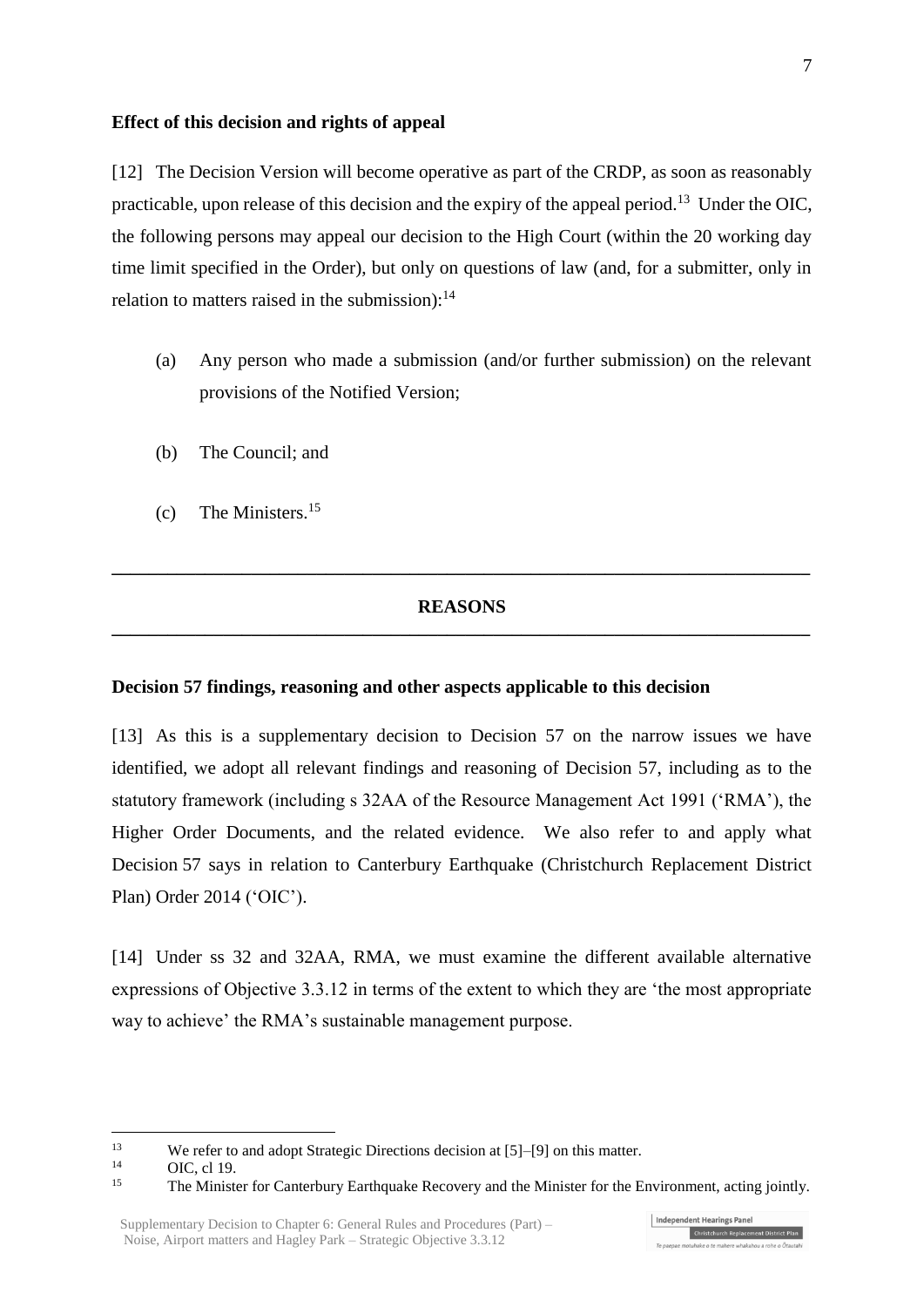### **Consideration of submissions and Council s 32 report**

[15] Decision 57 records that we have considered relevant submissions and the Council's s 32 report. There is nothing material to add to that for the purposes of this decision, as the issues we raise are issues of drafting clarity not specifically further traversed in submissions or in that report.

### **Most appropriate expression of 3.3.12(b) concerning existing sensitive activities**

[16] The issue is a narrow one of drafting clarity, namely as to which approach to the expression of this objective is the most appropriate given the related findings in Decisions 1 and 57, including as to the Higher Order Documents and the evidence. As this is a supplementary decision that does not revisit the findings of those decisions but, instead focusses on whether the wording of Objective 3.3.12 is sufficiently clear and certain, the OIC Statement of Expectations (to which we must have particular regard) is of particular relevance. In particular, one of its stated expectations is:

… that the plan … contains objectives and policies that clearly state the outcomes that are intended for the Christchurch district.

[17] Related to that, OIC cl 13(5) specifies that:

While the hearings panel is considering a proposal, it may reconsider any decision it has already made on another proposal if it considers it is necessary or desirable to do so to ensure that the replacement district plan is coherent and consistent.

- [18] The available options include:
	- (a) Leaving Objective 3.3.12(b) unchanged (but removing the italicised text as to reconsideration);
	- (b) Amending it along the lines proposed by the Council, with or without the modifications proposed by Transpower and/or Air NZ; or
	- (c) Some variation of the above that we find to better achieve the RMA's purpose (in particular by drafting that is clearer and hence better responds to OIC Statement of Expectations).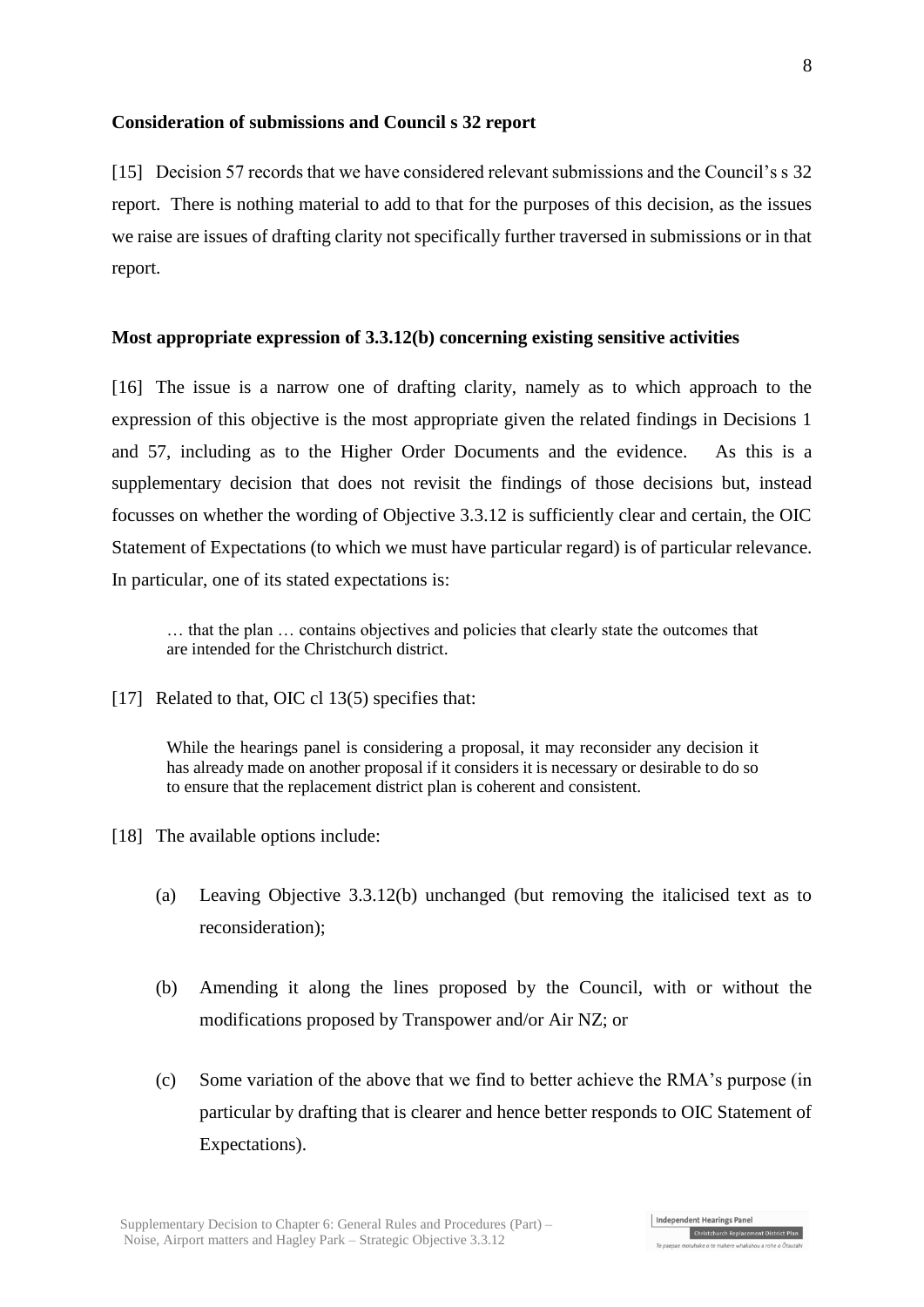[19] The Council explained that its purpose in referring to 'new' was to make clear the objective did not apply to existing uses. It submitted that 'activities' should be included, together with 'development' to ensure the objective was comprehensive in covering all situations in which new sensitive uses were established near strategic infrastructure. Related to that, it submitted that it was important that the objective also capture a change of use of a site and this was not clearly encompassed in the word 'development'. It agreed with the Panel's preliminary observation as to the ambiguity of the words 'amongst other things'. It prefaced the subclause with the words 'This includes', as this maintains the approach that the list of matters is inclusive.<sup>16</sup> We find this appropriate.

[20] Transpower submitted that the issues of ambiguity as pertaining to airport noise, as identified by Decision 57, do not justify changes that have other implications for Transpower's network. Related to that, Transpower noted Policies 10 and 11 of the National Policy Statement on Electricity Transmission ('NPSET'), to which the CRDP must give effect and which are as follows:

#### **Policy 10**

In achieving the purpose of the Act, decision-makers must to the extent reasonably possible manage activities to avoid reverse sensitivity effects on the electricity transmission network and to ensure that operation, maintenance, upgrading, and development of the electricity transmission network is not compromised.

### **Policy 11**

Local authorities must consult with the operator of the national grid, to identify an appropriate buffer corridor within which it can be expected that sensitive activities will generally not be provided for in plans and/or given resource consent. To assist local authorities to identify these corridors, they may request the operator of the national grid to provide local authorities with its medium to long-term plans for the alteration or upgrading of each affected section of the national grid (so as to facilitate the long-term strategic planning of the grid).

[21] NPSET applies in addition to the CRPS and the CRDP must give effect to it. It defines 'sensitive activities' broadly as:

**Sensitive activities** includes schools, residential buildings and hospitals.

 $16$ Council memorandum, at paras  $2 - 7$ .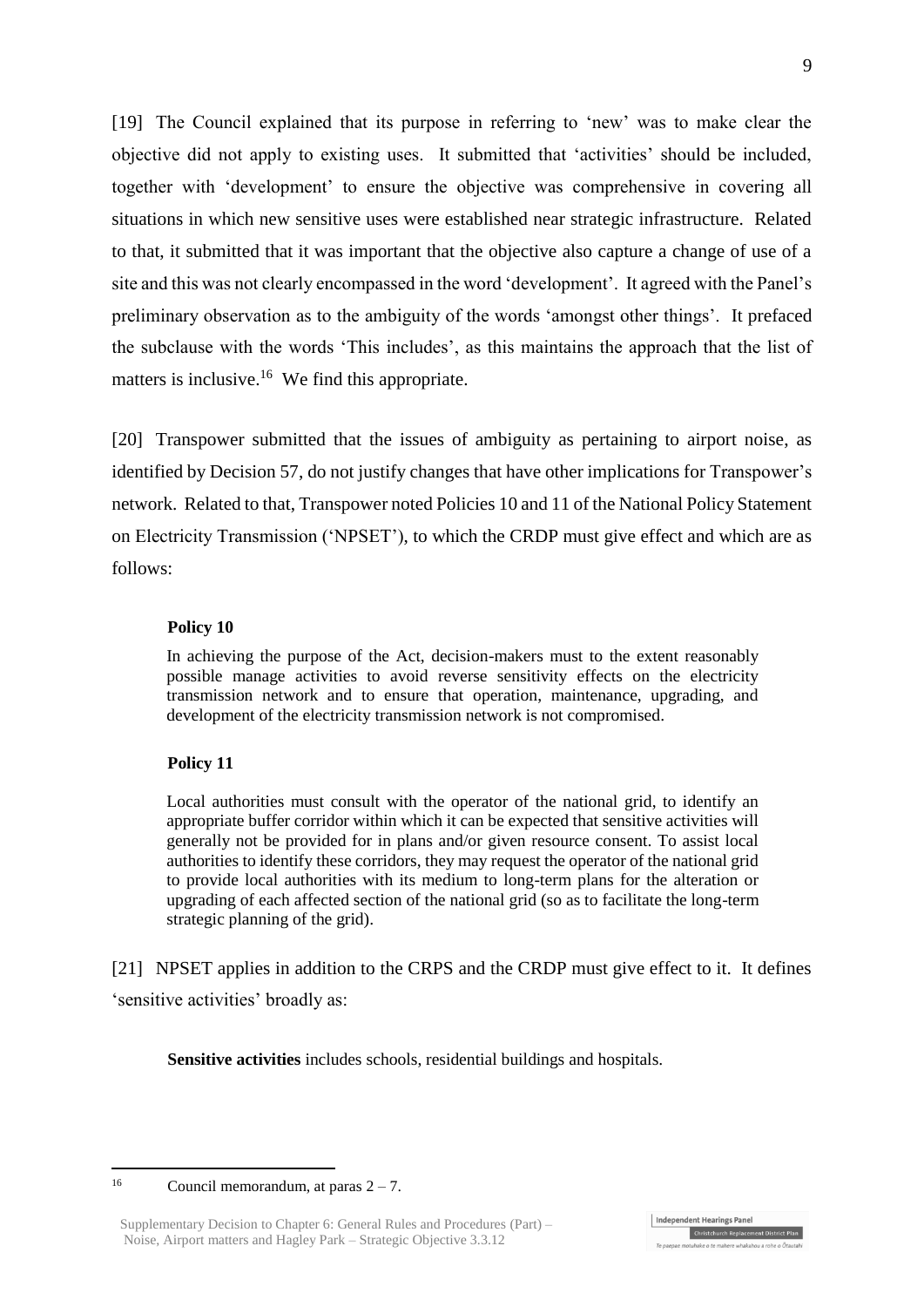[22] In reply to Transpower, the Council noted that it "disagrees with the deletion of the word 'new' from the base of the objective, so that the development of existing activities would be covered". Specifically, it expressed concern that the objective was about 'avoidance', whereas issues associated with the expansion of existing activities may be able to be mitigated. However, it recorded that it understood the issues Transpower raised as to the upgrading of existing National Grid transmission lines and offered to undertake further discussion with Transpower and/or a phone conference with interested parties.<sup>17</sup>

[23] On these matters of difference, we are mindful that the issue of clarification concerning Objective 3.3.12(b) arose specifically in the context of Decision 57, which on this matter did not concern the National Grid. In addition, we agree with Transpower that NPSET Policies 10 and 11 are not confined just to 'new' development and activities. Rather, they simply refer to 'manage activities' and 'sensitive activities'.

[24] Given those matters, we find that Transpower's proposed modifications to what the Council has proposed are appropriate and would better respond to the relevant Higher Order Documents.

[25] We return to matters pertaining to Orion's distribution network, and the wording of 3.3.12(b)(ii), at [33].

[26] We now turn to the matter in contention between Air NZ and the Submitter Group. They appear to concur that the present wording is unclear.<sup>18</sup> Their difference appears to be on whether it would be appropriate to provide clarification, and how this may best be done. On this, the Submitter Group refers to its understanding of the evidence in effect to return to the theme Mr Lawry emphasised in his arguments to us as to the lack of "sound reasons to create activity exclusions, of any type, at the very low 50 dBA Ldn level".<sup>19</sup> It is not appropriate for us to revisit these evidential matters as we have already made our findings on them. For completeness, we do not accept the Submitter Group's submission that the word 'except', in Objective 3.3.12, provides any support for its position that we ought to revisit the controls our decisions have imposed on noise sensitive activities within the 50 dBA Ldn contours. In

 $17$ <sup>17</sup> Council reply memorandum, Appendix A.

<sup>18</sup> Air NZ's memorandum, at para 5; Submitter Group's memorandum, at the first unnumbered page, unnumbered para 4.

<sup>19</sup> Submitter Group's memorandum, at first unnumbered page, unnumbered para 5.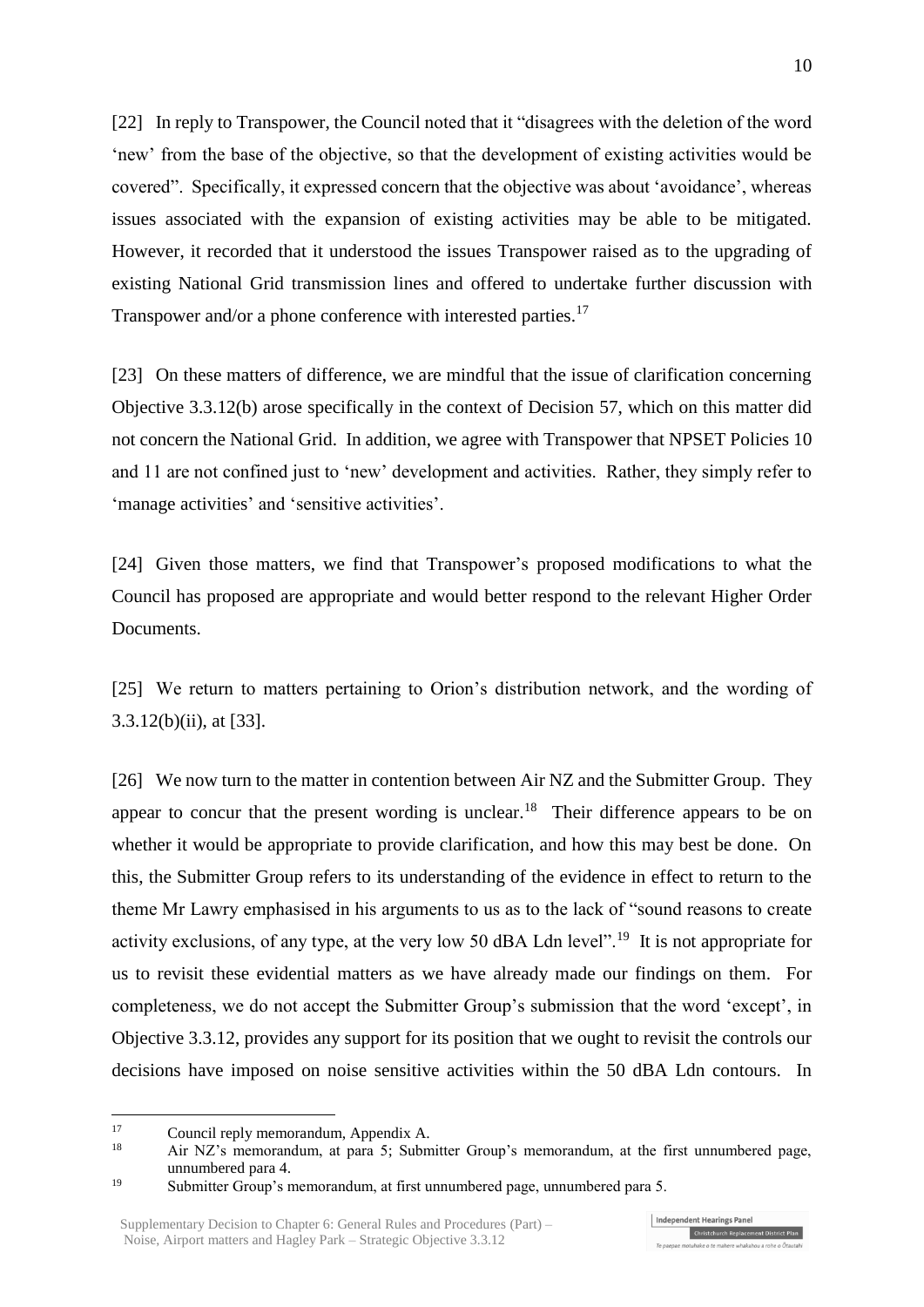essence, the word 'except' simply prefaces the specified following exceptions to what the objective specifies as being the intended target for avoidance.

[27] The proper focus at this stage is on ensuring proper clarity of the expression of Objective 3.3.12. As the Submitter Group correctly acknowledges, it is for the Panel "to provide that clarity" (to which we add, subject to the submissions parties make on this).

[28] In support of its argument for change to this aspect of the objective, Air NZ points out the fact that the CRDP now has two 50 dBA Ldn noise contours. It also points out that Decision 57 (in the discussion of Objective 3.3.12 at [337]) treats the objective as applicable to engine testing noise.

[29] Turning to the Council's reply memorandum, the Council submits that, as the Panel (in Decision 57) expressly rejected the reverse sensitivity argument made in relation to engine testing, Air NZ's proposed changes are unnecessary and inappropriate. On this matter, we refer to our findings at [90] – [91] of Decision 57. There, we say why we found "artificial and invalid" CIAL's characterisation of its engine testing as a "classic reverse sensitivity scenario" (with reference to the evidence concerning the lack of analysis of the noise implications of the move to the present engine testing location, and the evidence we heard from residents as to the impacts of that engine testing). We also say why we found it contrary to RMA principles and inappropriate to water down CIAL's stewardship role by an "artificial 'reverse sensitivity' construct". Those findings and other findings in Decision 57 do not reject the relevance of reverse sensitivity to engine testing noise altogether. Rather, Decision 57 rejects the validity of relying on reverse sensitivity arguments to justify engine testing noise impacts on existing residents. The position is different when what is being considered is new noise-sensitive developments or activities.

[30] Now that the CRDP defines two 50 dBA Ldn noise contours, we find it would better give effect to the CRPS and provide greater plan-user clarity and certainty to reflect that in the expression of Objective 3.3.12. Therefore, we accept Air NZ's submissions on these matters. Returning briefly to the Submitter Group's response to Air NZ, we do not find that Air NZ is being opportunist in this regard. It is simply endeavouring to assist us in our task, as identified in the OIC Statement of Expectations, of ensuring clarity and certainty in the CRDP provisions.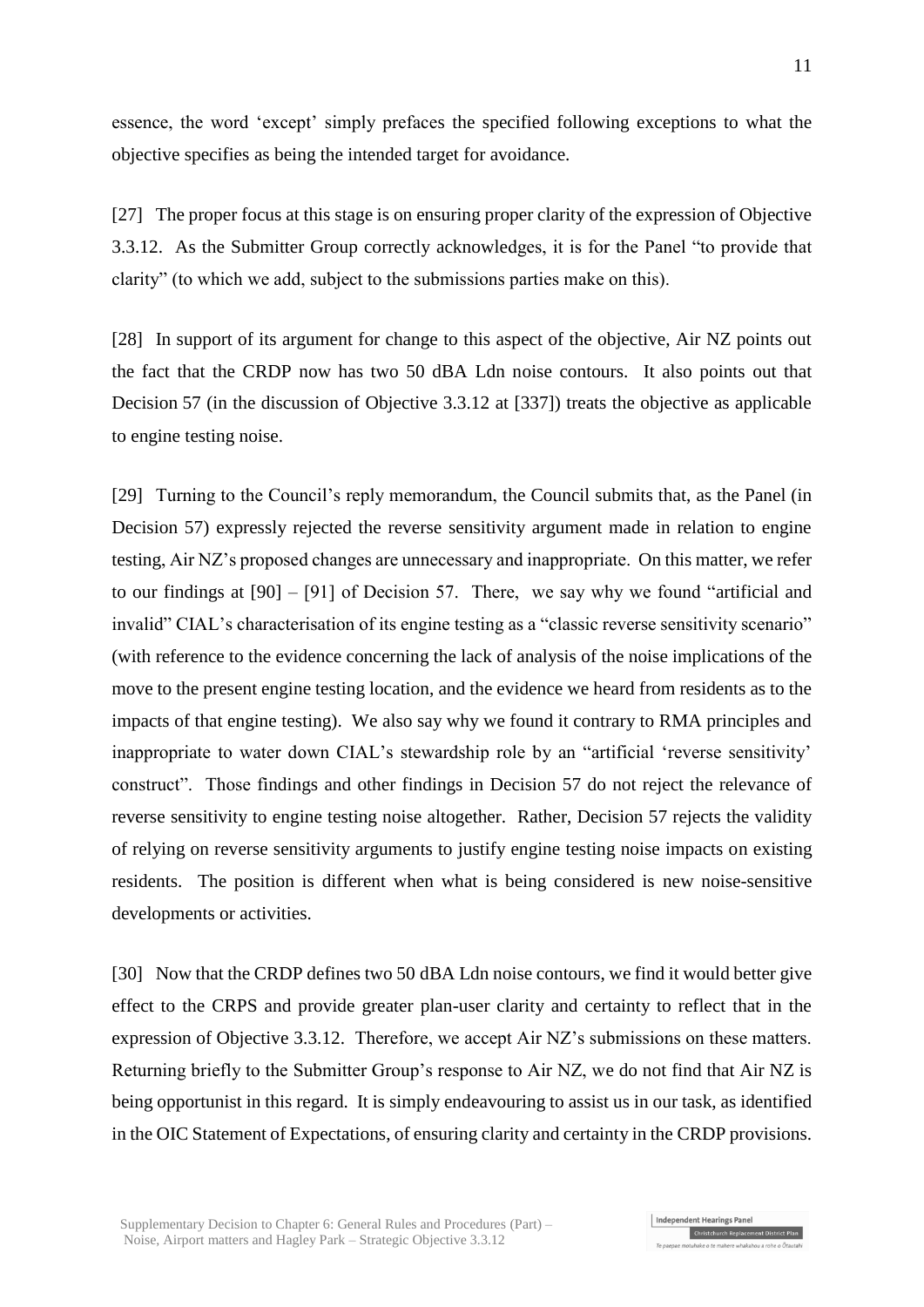For the reasons we have given, nor do we accept the Submitter Group's submissions based on its interpretation of evidence in that we have already made our evidential findings.

[31] As for the alternative drafting preferences offered by Air NZ, we prefer the second as being more precise and accurate in its use of terms.

[32] For all those reasons, we now express 3.3.12.b relevantly as follows:

- b. Strategic infrastructure, including its role and function, is protected from incompatible development and activities by avoiding adverse effects from them, including reverse sensitivity effects. This includes:
- …
- iii. avoiding noise sensitive activities within the 50dBA Ldn Air Noise Contour and the 50Ldn Engine Testing Contour for Christchurch International Airport, except:

# **Most appropriate reference to strategic aspects of Orion network**

[33] For the reasons we have given in our related decisions (to which we refer at [8] and [9]), we amend Strategic Objective 3.3.12.b, by adding a new v. as follows:

> v. managing activities to avoid adverse effects on the identified 66kV and 33kV electricity distribution lines and the Heathcote to Lyttelton 11kV electricity distribution line, including by identifying a buffer corridor within which buildings, excavations and sensitive activities will generally not be provided for; and

[34] We have made a minor consequential change to 3.3.12.b.ii (adding the words 'buildings, excavations and') so that it aligns with the expression of the above addition. Minor consequential changes to related policies will be made as part of the supplementary Chapter 2 Definitions decision.

# **CONCLUSION**

[35] For those reasons, we have amended the expression of Objective 3.3.12, as set out in the Schedule.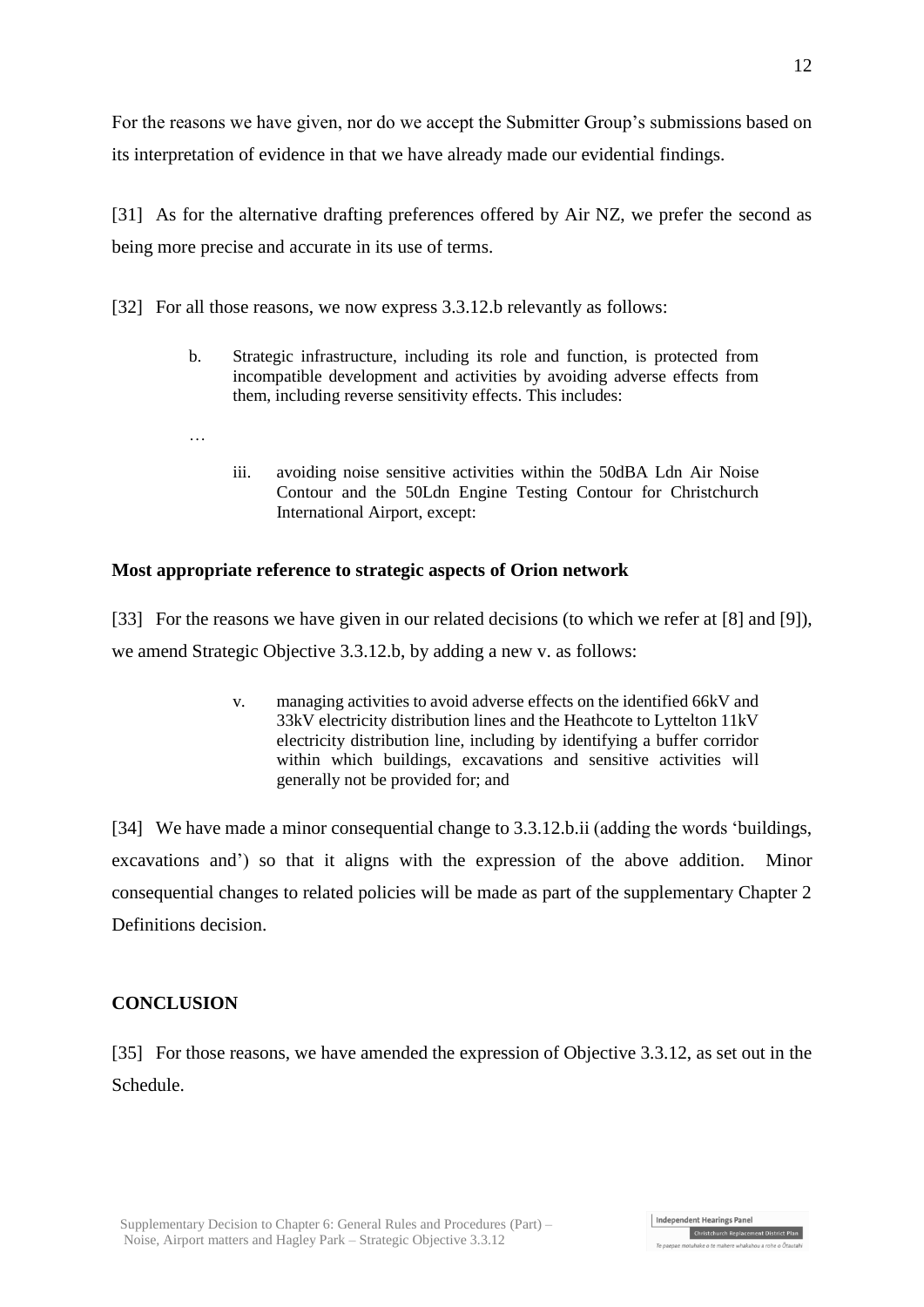For the Hearings Panel:

Environment Judge John Hassan Chair

m D mm,

Ms Sarah Dawson Panel Member

Mr Stephen Daysh<br>Panel Member

Ms Jane Huria Panel Member

Supplementary Decision to Chapter 6: General Rules and Procedures (Part)<br>Noise, Airport matters and Hagley Park – Strategic Objective 3.3.12

Independent Hearings Panel Christchurch Replac